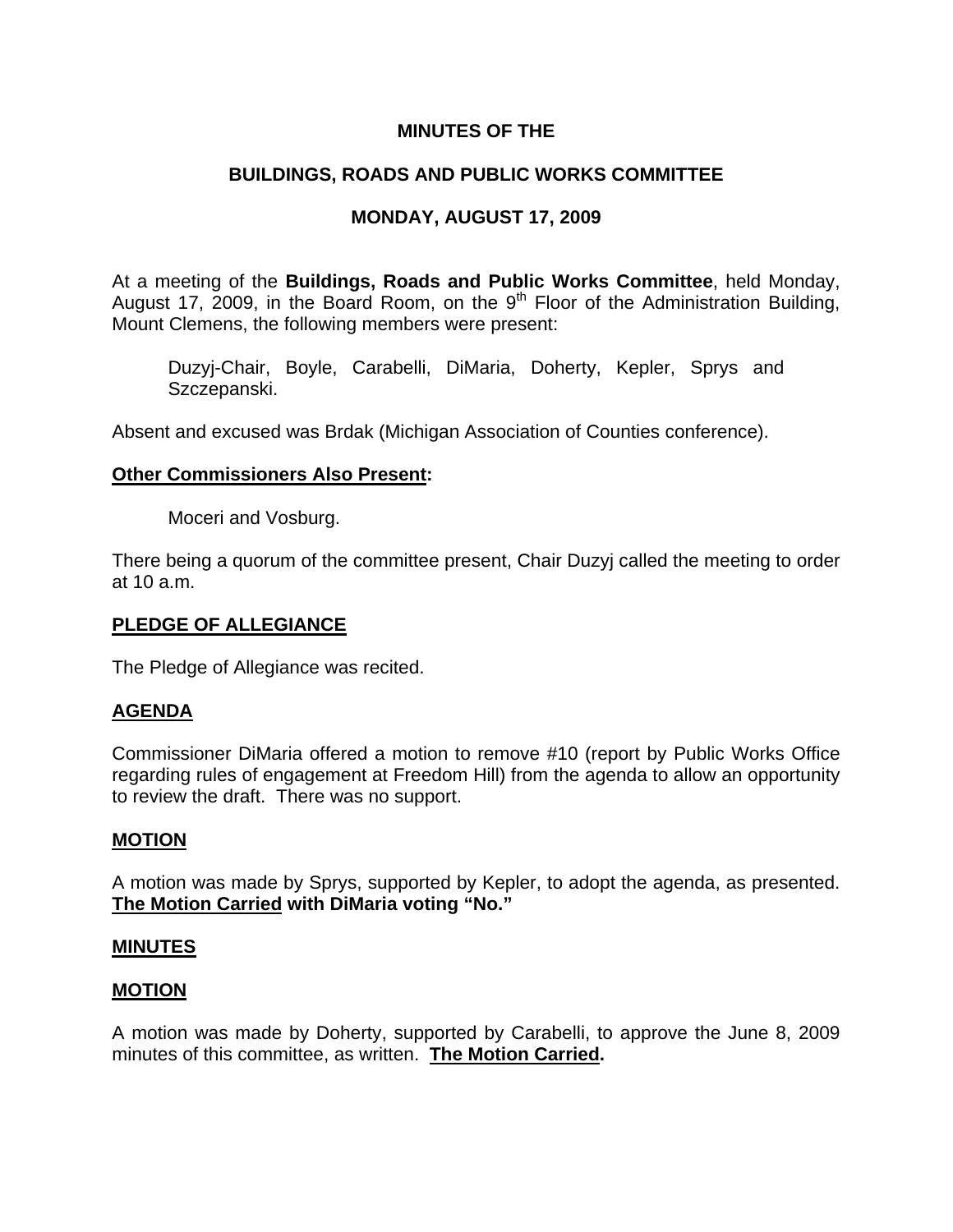# **REQUEST FROM TURNING POINT, INC., FOR USE OF THE COUNTY'S PARKING STRUCTURE**

## **COMMITTEE RECOMMENDATION – MOTION**

A MOTION WAS MADE BY DOHERTY, SUPPORTED BY SZCZEPANSKI, TO RECOMMEND THAT THE BOARD OF COMMISSIONERS APPROVE THE REQUEST FROM TURNING POINT, INC., FOR USE OF THE COUNTY'S PARKING STRUCTURE FOR A "TRUNK-OR-TREAT" EVENT ON SATURDAY, OCTOBER 24 FROM 9 A.M. - 4 P.M. **THE MOTION CARRIED.** 

#### **INVOICES**

#### **COMMITTEE RECOMMENDATION – MOTION**

A MOTION WAS MADE BY SZCZEPANSKI, SUPPORTED BY DOHERTY, TO RECOMMEND THAT THE BOARD OF COMMISSIONERS AUTHORIZE PAYMENT OF THE FOLLOWING INVOICE:

| <b>JUVENILE JUSTICE CENTER-</b> | BERNCO, INC.                | \$175,146.60 |
|---------------------------------|-----------------------------|--------------|
| <b>PHASE II</b>                 |                             |              |
| . <del></del> .<br>-- - - -     | . _ <b>.</b> _ _ _ <b>.</b> |              |

 JUVENILE JUSTICE CENTER- WAKELY ASSOCIATES, INC. 35,387.16 PHASE II

FURTHER, FUNDS ARE AVAILABLE IN THE CAPITAL BUDGET.

## **THE MOTION CARRIED.**

## **DISCUSSION REGARDING VACANT SPACE AT THE CLEMENS CENTER**

Ms. Arnott-Bryks stated that Workers Comp has moved out of the Clemens Center and she is looking at separating the square footage and applying half to Circuit Court Probation and the other half for Legal Aid Defenders who are currently in the VerKuilen Building. She said this will allow more space for the Veterans Services Department and Legal Aid Defenders is very interested in moving to the Clemens Center; she is waiting to hear back from them regarding their space requirements.

## **MOTION**

A motion was made by Doherty, supported by Szczepanski, to direct the Facilities and Operations Department Director to work out the necessary arrangements, prepare the cost information and bring back to this committee.

The following commissioner spoke: Doherty.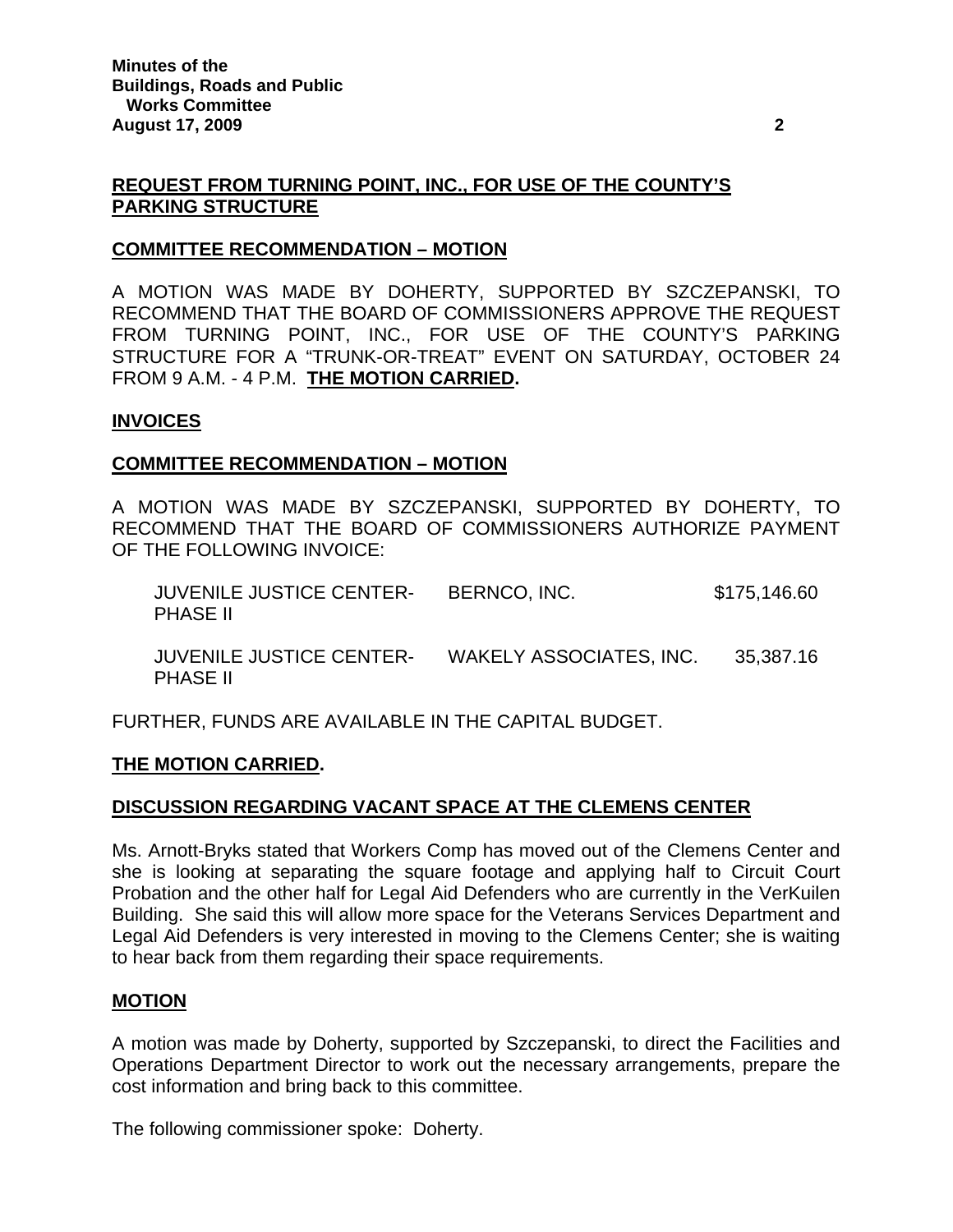Commissioner Doherty added a friendly amendment to her motion: to allow Ms. Arnott-Bryks to proceed with allowing Michigan Works to take over the space that the Community Services Agency is giving up in the Clemens Center.

The following commissioners spoke: Sprys and Carabelli.

Chair Duzyj called for a vote on the motion, as amended, and **The Motion Carried.** 

## **ITEMS WAIVED BY CHAIR OF AD HOC COMMITTEE ON ENERGY**

Commissioner Moceri and Ms. Arnott-Bryks provided an overview of energy conservation activities.

## **MOTION**

A motion was made by DiMaria, supported by Carabelli, to receive and file the activity update regarding the Energy Efficiency and Conservation Block Grant (EECBG) and the updates regarding Rebuild Michigan and Energy Rebate Programs.

Commissioner Bruley requested separation of c, d and e.

The following commissioners spoke: Carabelli, Vosburg and Szczepanski.

Chair Duzyj called for a vote on the motion and **The Motion Carried.** 

#### **Adopt Resolution to Encourage Sharing of Data and Results of Baseline Energy Audits and Best Practices**

## **COMMITTEE RECOMMENDATION - MOTION**

A MOTION WAS MADE BY SPRYS, SUPPORTED BY KEPLER, TO RECOMMEND THAT THE BOARD OF COMMISSIONERS ADOPT A RESOLUTION TO ENCOURAGE SHARING OF DATA AND RESULTS OF BASELINE ENERGY AUDITS AND BEST PRACTICES.

## **AMENDMENT**

Commissioner Szczepanski offered a friendly amendment: CHANGE "ENCOURAGE" TO "DIRECT" IN THE HEADING AND FIFTH PARAGRAPH TITLED RESOLVED. That was accepted by the maker and supporter.

The following commissioner spoke: Vosburg.

Chair Duzyj called for a vote on the motion and **THE MOTION CARRIED.**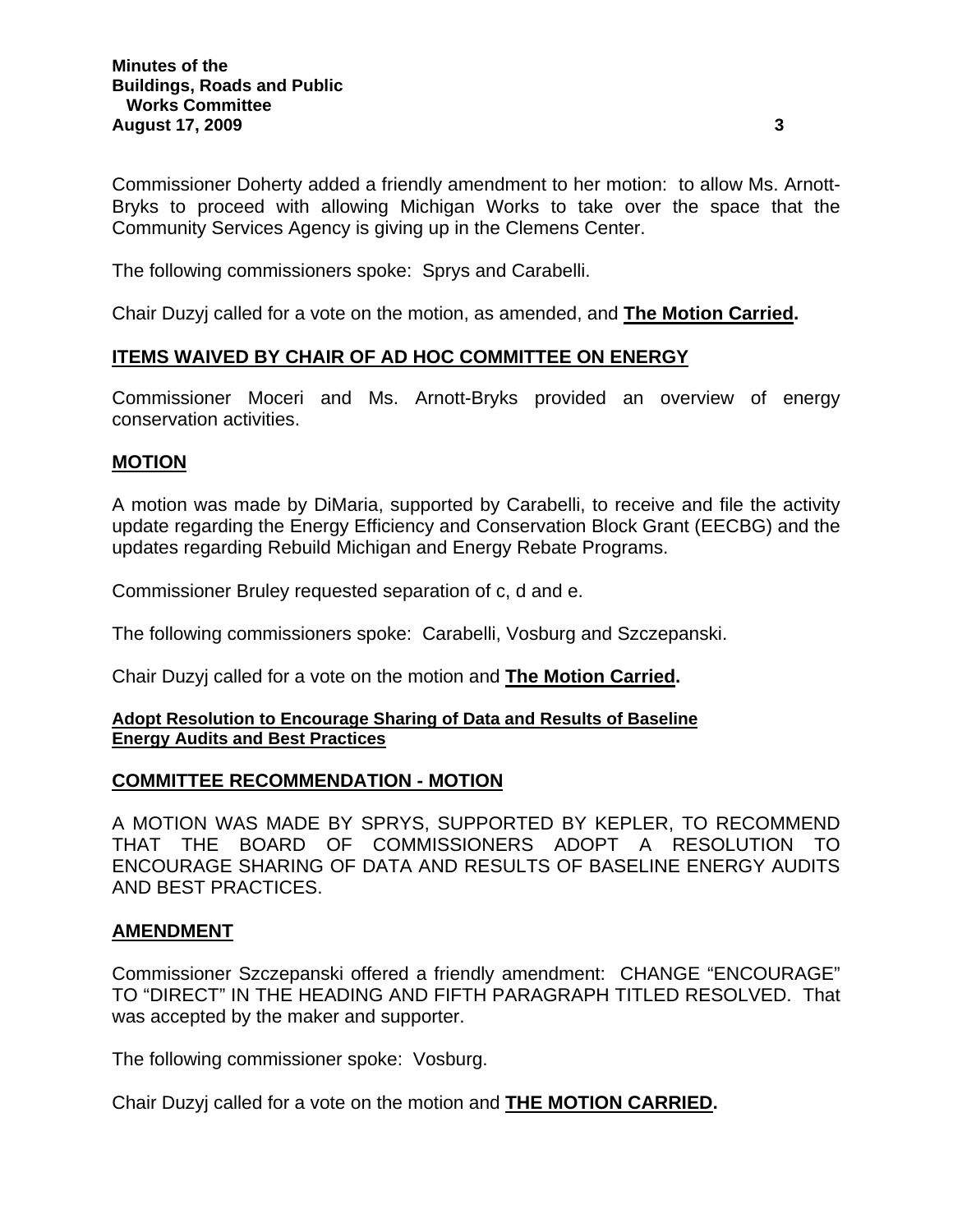#### **Adopt Resolution to Encourage Low/No Cost Energy Conservation Measures for Local Government Buildings**

The following commissioners spoke: Szczepanski and Moceri.

## **COMMITTEE RECOMMENDATION – MOTION**

A MOTION WAS MADE BY SPRYS, SUPPORTED BY DiMARIA, TO RECOMMEND THAT THE BOARD OF COMMISSIONERS ADOPT A RESOLUTION TO ENCOURAGE LOW/NO COST ENERGY CONSERVATION MEASURES FOR LOCAL GOVERNMENT BUILDINGS. **THE MOTION CARRIED WITH SZCZEPANSKI VOTING "NO."** 

**Adopt Resolution to Encourage Building Energy Savings Policies and Employee Training to Reduce Energy Usage**

## **COMMITTEE RECOMMENDATION – MOTION**

A MOTION WAS MADE BY SPRYS, SUPPORTED BY KEPLER, TO RECOMMEND THAT THE BOARD OF COMMISSIONERS ADOPT A RESOLUTION TO ENCOURAGE BUILDING ENERGY SAVINGS POLICIES AND EMPLOYEE TRAINING TO REDUCE ENERGY USAGE.

The following commissioner spoke: Szczepanski.

Chair Duzyj called for a vote on the motion and **THE MOTION CARRIED WITH SZCZEPANSKI VOTING "NO."**

## **REPORT BY PUBLIC WORKS OFFICE RE: RULES OF ENGAGEMENT AT FREEDOM HILL**

Chair Duzyj said he would like this draft to be sent to the Parks and Recreation Commission and have them report back to this committee on what they would like to do.

The following commissioner spoke: Sprys.

## **COMMITTEE RECOMMENDATION – MOTION**

A MOTION WAS MADE BY SZCZEPANSKI, SUPPORTED BY SPRYS, TO RECOMMEND THAT THE BOARD OF COMMISSIONERS SEND THE SUGGESTED RENTAL POLICY TO THE PARKS AND RECREATION COMMISSION FOR INFORMATIONAL PURPOSES.

The following commissioners spoke: Boyle, DiMaria, Doherty and Sprys.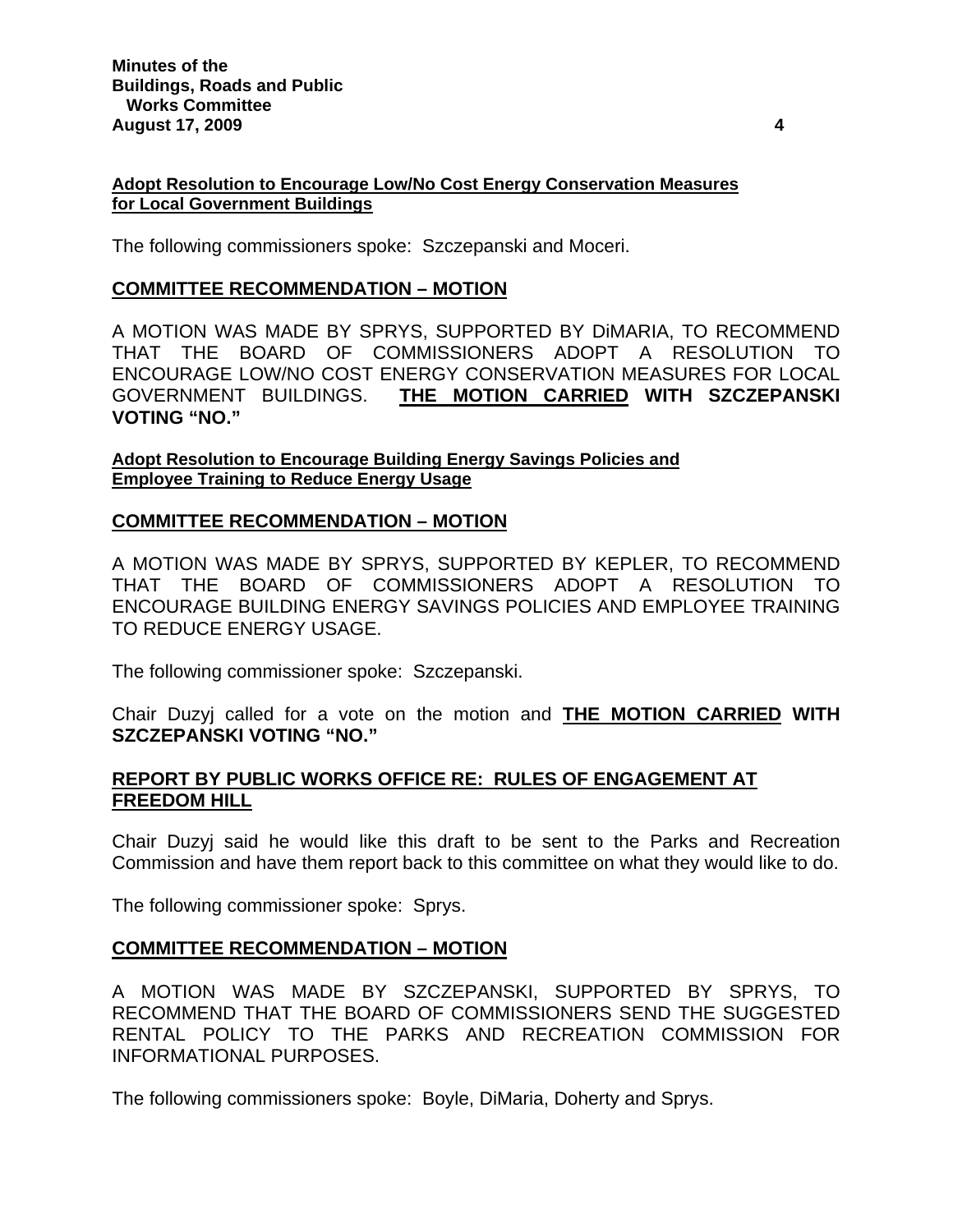Commissioner DiMaria offered a friendly amendment: that Corporation Counsel draft a letter to Mr. Bucci reminding him that he had no authority to do what he did, that he is not to breech that authority again, to let him know of all the grief and trouble that his action caused the Board and remind him that the park is closed. That was accepted by the maker and supporter.

The following commissioners spoke: Doherty, DiMaria, Boyle and Carabelli.

# **MOTION**

A motion was made by Doherty, supported by Sprys, that separate votes be taken on the original motion and friendly amendment.

The following commissioners spoke: Doherty, Szczepanski and Kepler.

Chair Duzyj called for a vote on the motion to separate and **The Motion Carried.** 

Chair Duzyj called for a vote on sending the policy to the Parks and Recreation Commission and **THE MOTION CARRIED.** 

Commissioner Carabelli had a concern with the wording of the friendly amendment and the following wording was offered: TO DIRECT CORPORATION COUNSEL TO SEND A LETTER TO DINO BUCCI, CHAIR OF THE PARKS AND RECREATION COMMISSION, AUTHORIZING HIM TO CEASE AND DESIST ANY ACTIVITIES AT THE COUNTY PARK WITHOUT APPROVAL OF THE PARKS AND RECREATION COMMISSION.

That was agreed to by the maker and supporter.

Chair Duzyj called for a vote on the motion and **THE MOTION CARRIED.** 

## **REPORT BY ROAD COMMISSION**

Mr. Hoepfner overviewed the handouts he distributed regarding the current construction projects and their status and the bridges that they intend to build next year and into the future.

The following commissioner spoke: Carabelli.

## **MOTION**

A motion was made by Carabelli, supported by Sprys, to receive and file the report from the Road Commission. **The Motion Carried.**